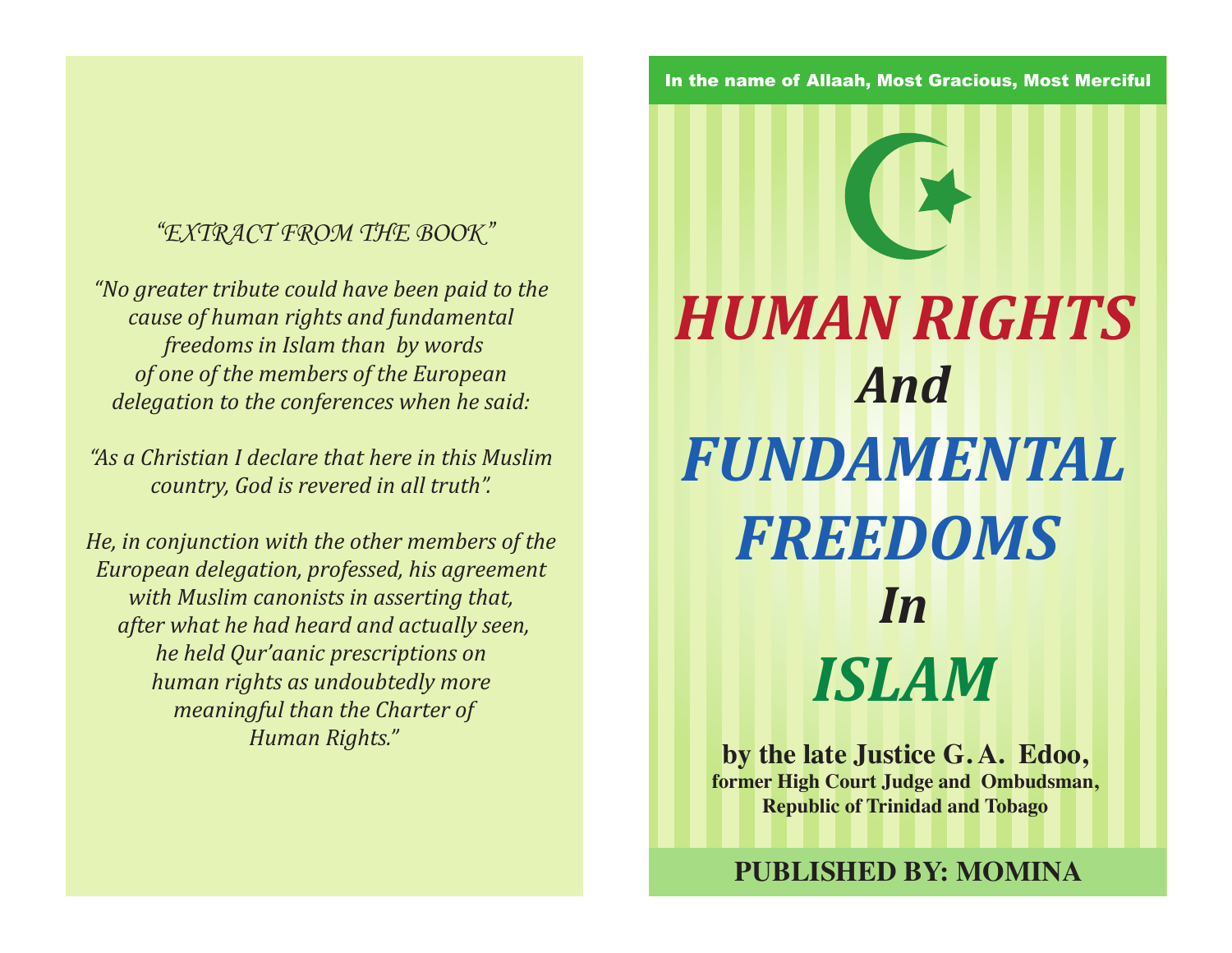#### **Printed: May, 2017**

#### Copies: 3,000

### First published in the "TRINIDAD AND TOBAGO EID-ul-FITR ANNUAL 1983"

#### edited by Zainol A. Khan

#### FOR FREE DISTRIBUTION

Enquiries: Zainol A.Khan, Lot 1, Private Road, Francis Street, St. Augustine, TRINIDAD. Phone: 663-5953 E-mail: zainol.khan@ hotmail.com

### BOOKS BY ZAINOL A. KHAN (Free Distribution)

- Milestones in the History of Muslims in Trinidad and Tobago Since 1845'
- \*Handbook on Islam

#### WITH CHILDREN IN MIND SERIES

- Book One : The Holy Prophet Muhammad *(S.A.W.)*
- Book Two : Selected Essays
- Book Three: Selected *A daab* (Etiquette)
- Book Four: Short Stories for Children
- Book Five: Forty *Ayaat* and Forty *Ahadith*

Visit our website **www.mominatt.com** for:

-----------------------------------------------

- (i) Books and articles by distinguished scholars
- (ii) Islamic quizzes for all ages.
- (iii) Colour Me for children
- (iv) Poems
- (v) Download books and articles
- (vi) Selected *khutbaat*
- (vii) *Qaseedas*
- (viii) And much more.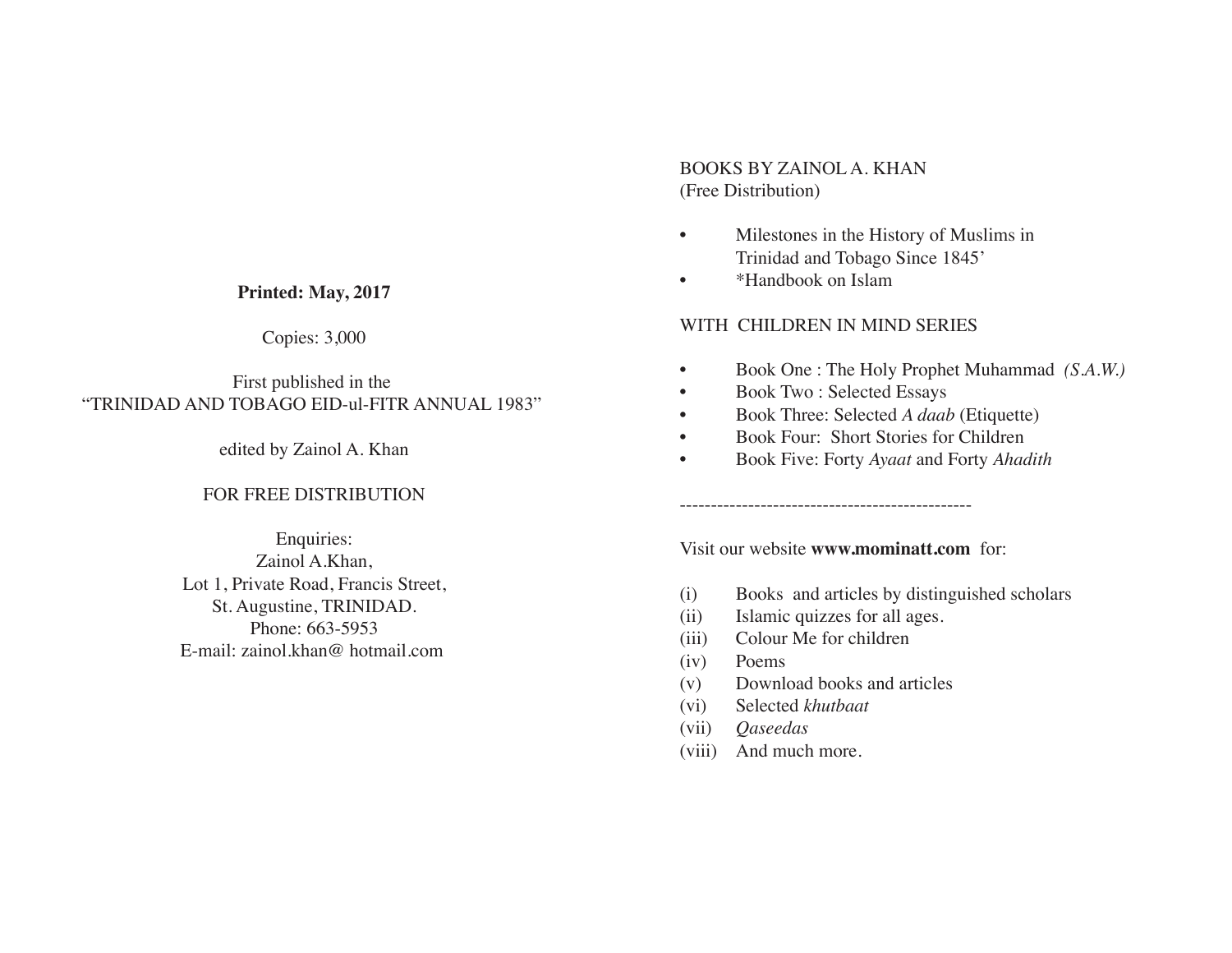On the question of polygamy it must be noted that it was practised without<br>condition or limitation long before the advent of Islam. It was practised in  ${\mathcal About~the~Author}$ Judaism from which Christianity originated. It is reported that the prophets of the Old Testament belonged to a polygamous society beginning with Abraham who is recognized as the father of the prophets by Arabs as well as by Jews and Muslims. There is no doubt that even among those who forbid it, polygamy is still practised in concealment causing much material, social and moral damage to husbands, wives and children.

It was as a result of this state of affairs that Islam limited polygamy to four wives thus closing the door to rampant abuse. The second reform was to ensure justice in the equal rights of all the wives. A "new" wife becomes a legitimate spouse, not a concubine of low consideration in the social life. If a husband contracts a second marriage against the will of the first wife, she has a right to sue for divorce. It is interesting to note that because of the stringent conditions laid down, monogamy rather than polygamy has been the rule rather than the exception in countries where Islamic law prevails.

What is the duty of Muslims in this Country whose laws and Constitution are of a secular origin? Human rights and fundamental freedoms are protected in the Constitution and in the civil and criminal law without discrimination by reason of race, origin, colour, religion or sex. Such protection does not go as far as the Islamic law requires in an Islamic state. Nevertheless rules and principles which safeguard human rights and fundamental freedoms in Islam but exist only as moral prohibitions in the political, cultural, economic and religious spheres in this Country are nevertheless binding upon Muslims. Their rewards and punishments in the observance or breach of these laws lie not in this life but in the Hereafter.

End



Justice Edoo was born in San Fernando on the 17th January 1926. His father was an indentured immigrant who opened a dry goods shop after serving his term of indenture and his mother was the daughter of an indentured immigrant. Young Edoo received his primary school education at the San Fernando R.C. Primary School. He then entered Naparima College on an open scholarship in 1937, graduating in 1941.

Edoo at first worked with an oil exploration and refining company but left and entered the Civil Service as a Second Class Clerk in 1945. He was posted to the Sub–Registry of the Supreme Court in San Fernando and his exposure to law in the courts aroused in him a desire to study for that profession. Thus he embarked upon studies for the Bar and for the Bachelor of Laws (LL.B.) at London University by correspondence courses. By 1961 he had completed both the first part of the Bar and the London LL.B. He then enrolled as a member of Lincoln's Inn and proceeded to London for the final examination at the Bar and for his Degree course. He completed his final examination for the Bar at Michaelmas (Christmas) 1962 having placed third in the Commonwealth with Upper Second Class Honours. He was called to the Bar in July 1963. He also completed his final examination for the London LL.B. He was admitted to the Bar in Trinidad in August 1963.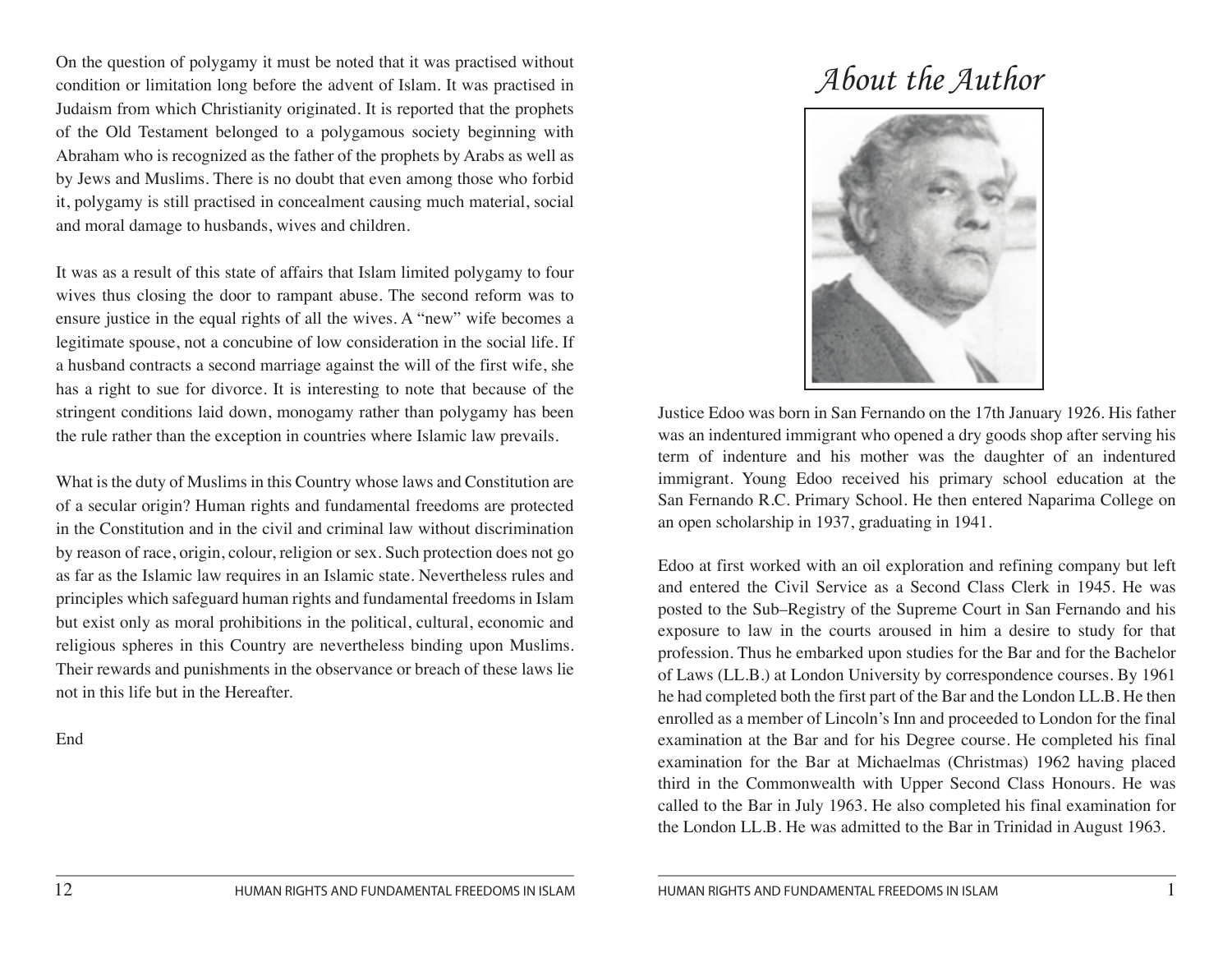Edoo then resumed duties as Principal Officer and 2nd Deputy Registrar in the Registry of the Supreme Court, a position in which he had acted prior to his departure for London in 1961. In 1964 he was promoted to the post of Assistant Registrar and Deputy Marshal of the Supreme Court in charge of the Sub-Registry in San Fernando. He opted for early retirement and was in private practice for two years before he was appointed to the position of High Court Judge in February 1980. He was promoted to Justice of Appeal in 1987 and retired in 1991. In February 1991 Justice Edoo was appointed as Ombudsman of Trinidad and Tobago by the President for a three-year term and by successive terms his tenure was extended until February 2006 when he retired.

Justice Edoo had over the years made a substantial contribution to Islam in the country. He was a member of the Executive Committee of the ASJA and Chairman of its Education Board and Divorce Council. Following the repeal of the Muslim Marriage and Registration Ordinance in 1961 and its replacement by the Muslim Marriage and Divorce Act which came into force on the 1 December 1964, it became necessary for the Registrar General to make rules prescribing the procedure and practice to be observed by a Divorce Council in dealing with applications for divorce. Because of the failure by the appropriate authority to make the relevant rules the Divorce Councils could not function for a number of years. As a result, representatives of the three Muslim bodies (ASJA, TIA, and TML), under the chairmanship and guidance of Edoo, formulated the rules, which were then submitted to the Registrar General, and eventually passed into law.

His advice had often been sought by other bodies and individuals in the country *pro bono*.

Justice Edoo died on April 10, 2013 at his home in Palmiste, San Fernando. He was buried at the Paradise Cemetery the following day after Islamic funeral rites were conducted at the Jama Masjid, San Fernando.

(From: "*Milestones in the History of Muslims in Trinidad and Tobago*" by Zainol A. Khan)

civilizations flourishing at the time. In Roman Law and in many ancient civilizations women were denied any juridical capacity whatever. She was the subject, by reason of her sex, to a perpetual guardianship, that of her father during her childhood and that of her husband, the rest of her life. She had no freedom of action. She was a mere object dependent on man; she had no personality of her own and could not act as she pleased. There is no doubt that western countries were influenced by Roman Law and this can be seen in the legislation concerning the disabilities and status of women. Medieval theologians questioned the humanity of women. One wondered whether her soul was identified with that of a man or more akin to animals, like foxes or dogs. Another decided that she had no soul at all and so was not destined to resurrection.

In Arabia, before the advent of Islam, Arab tribes held women in a state of utter subjection and degradation. She was commonly regarded as a disgrace and those responsible for her hastened to get rid of her by burying her alive at the moment of birth. The Holy Prophet (upon whom be peace) censured these cruel practices. In Ch.16 Verses 58 and 59 of the Qur'aan is revealed: *"When news is brought to one of them of the birth of a female child, his face darkens and he is filled with inward grief. He hideth himself from his people because of the bad news he hath had. Verily evil is their judgment".*

More than fourteen hundred years ago before the existence of charters on human rights and fundamental freedoms, Islam placed the question of women among the first human problems and with firmness and faith resolved and proclaimed the perfect humanity of women equal to that of men. The Holy Prophet (upon whom be peace) said: *"Women are the sisters of men"* at a time when she was held in such utter subjection and degradation.

Islam ensures all rights both social and economic e.g. the right to property, the right to enter into contracts and marriage without any guardianship or restriction. Ch. 9 Verse 71 of the Qur'aan states: *"And the believers, men and women, are Protectors of one another, they enjoin the right and forbid the evil".*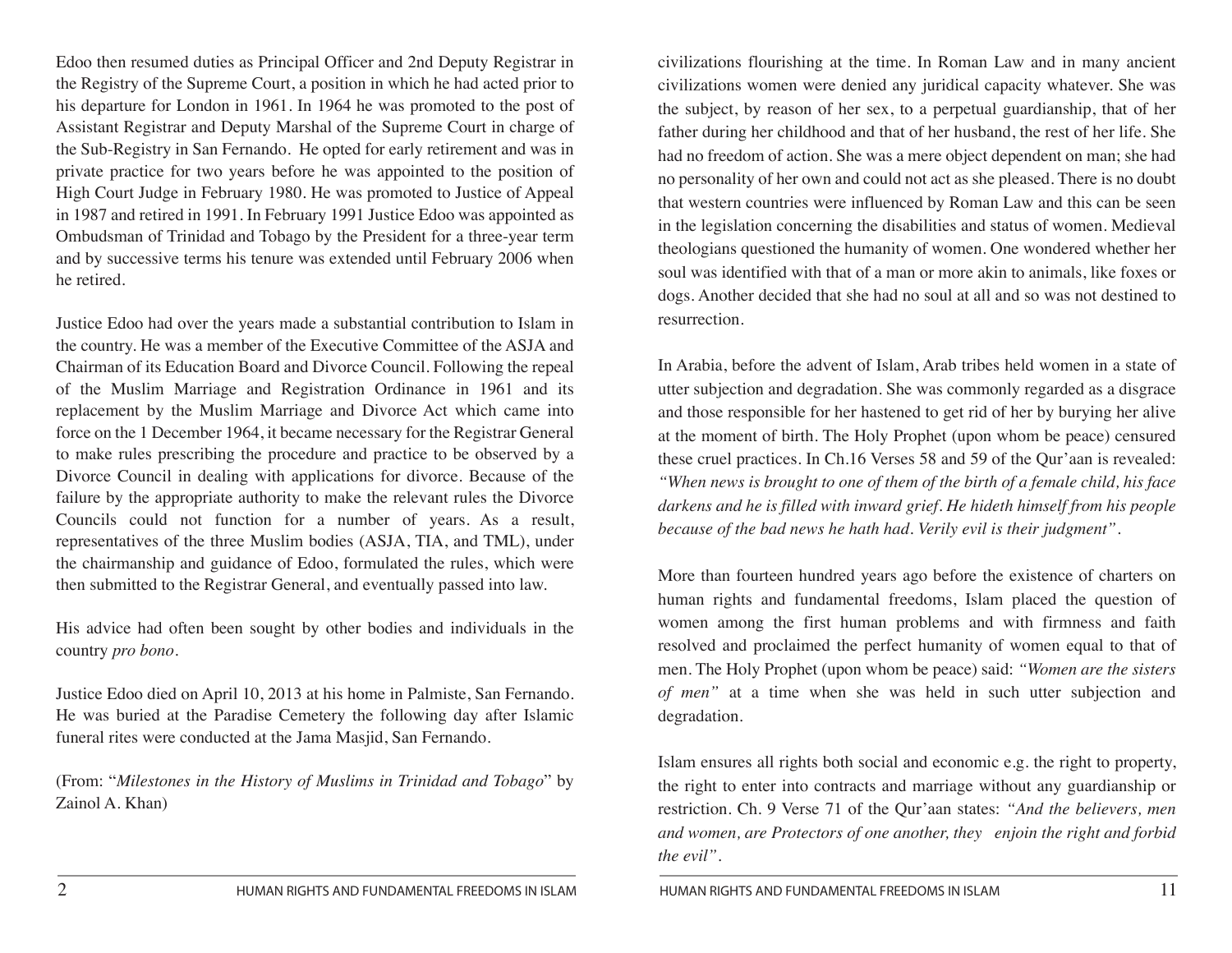recommendations not guaranteed by any legal safeguards either on the international or domestic level.

Despite this comprehensive code of conduct in the field of human rights and fundamental freedoms, western society has always expressed doubts on two fundamental aspects—that of punishments and legal penalties and the status of women in Islam.

In the Holy Qur'aan, certain penalties are prescribed for murder, theft, adultery, calumnious accusation of adultery and offences against public security. Throughout history in secular countries graver punishments have been imposed for these crimes than are prescribed by the Qur'aan.

To western eyes at the present day the penalties prescribed may seem harsh and as constituting cruel and unusual punishment and an infringement of human rights and fundamental freedoms. It must be emphasised that in Islam laws and injunctions with regard to punishment for crimes are prescribed by Divine law which lays down rules and precepts for all human activity. But as I have already indicated the general principles which are explicitly stated in the Qur'aan with respect to many matters including crime and punishment can be altered according to the progress of morality.

In an Islamic State the punishment for premeditated murder is death which is simply and expeditiously carried out. The great majority of secular states still prescribe the death penalty for premeditated murder. In the western world there is a division of opinion and feeling as to whether the death penalty can be considered cruel and unusual punishment. Many States which have abolished the death penalty are having second thoughts and are seeking to re-introduce it due to rising crime rates and the pressure of public opinion.

I now turn to consider the status of women in Islam, a subject for which the western world has reserved its most biting comments.

The condition of women in Islam can be understood only by reference to her condition prior to Islam, not only in Arabia but also in other

# **HUMAN RIGHTS and FUNDAMENTAL FREEDOMS IN ISLAM**

by Late Justice G. A. Edoo, former High Court Judge and Ombudsman, Republic of Trinidad and Tobago

Most authorities agree that the term "human rights and fundamental freedoms" has sprung from the doctrine of natural rights which itself has sprung from the natural law. The natural law has been identified as the law of God or nature and as denoting the status of man when he was put upon this earth. The whole concept is grounded upon the primary instincts of man and his perception of rights and obligations to one another in a society. Since these rights and obligations are of universal application, it can be said that natural rights are inherent in every human being in every country and in every age.

All of the great philosophers of the past have recognised the unique status of man and the rights which are inherent in that status. Justinian, the great Roman Emperor and Jurist from whom most of the western systems of law and jurisprudence are derived. said: *"By natural law all men are born free." Again, "So far as pertains to natural rights, all men are equal."*

In times of oppression and adversity, men have sought to define and to establish these rights and put them in a permanent form or basis. In the olden days rulers thought that they had a divine night to trample upon these God-given rights and so came about the expression "the divine right of kings.''

It was from *Magna Carta* or the Great Charter which culminated in the Bill of Rights in England in 1689 that the king had to acknowledge that there were certain rights of the subjects which could not be violated even by a sovereign in whom all legal power was vested. This was the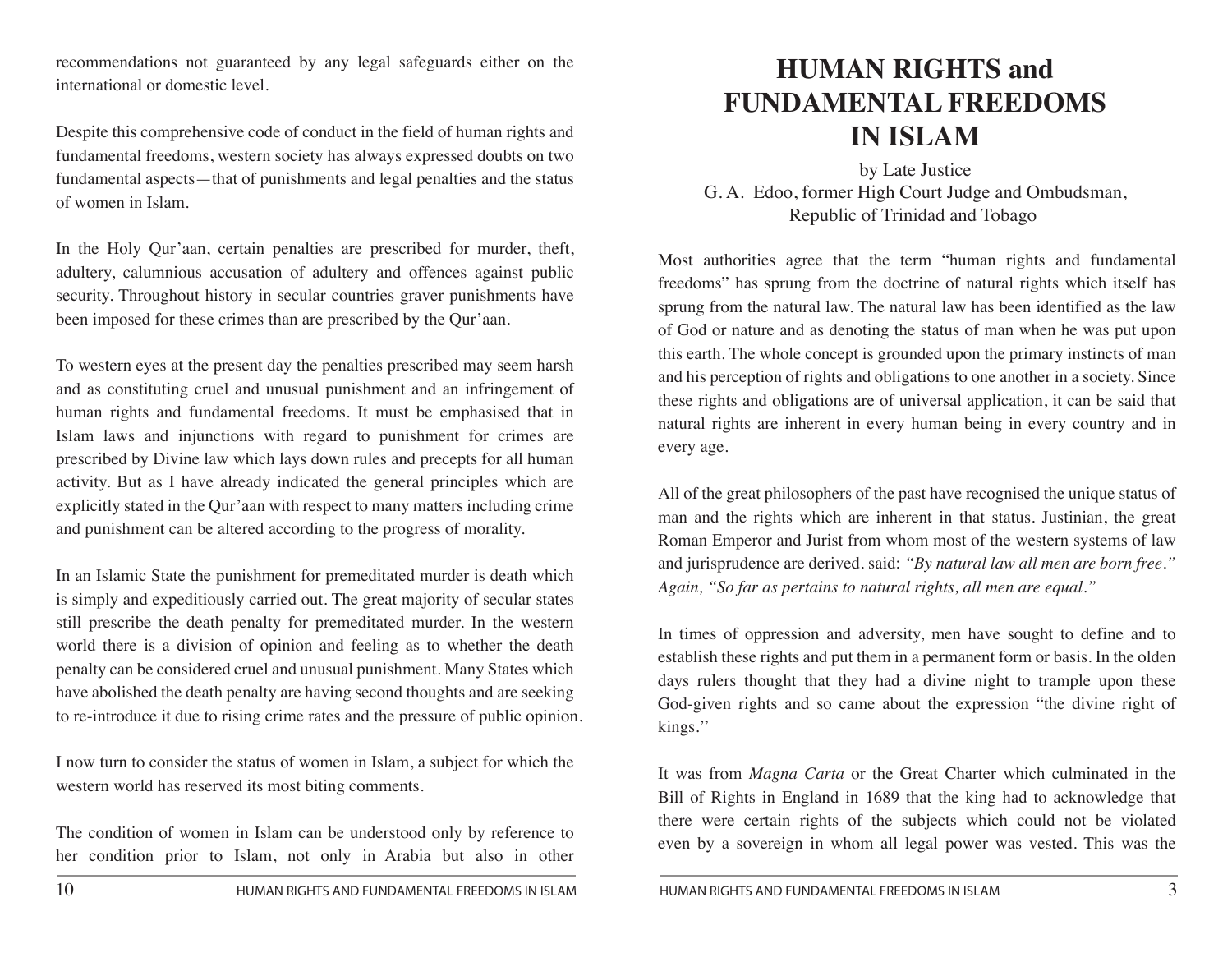bill which established the basis of the laws and legal rights upon which our system and that of the Anglo-American system of law and jurisprudence are founded.

It was not until the American Declaration of Independence and the French Declaration of the Rights of Man that such rights were defined in the Constitution of a country. The Declaration of American Independence drafted by Jefferson in 1776 stated: *"We hold these truths to be self-evident; that all men are created equal; that they are endowed by their creator with certain inalienable rights; that among these are life, liberty and the pursuit of happiness."* It is to be noted that these safeguards were put into a Constitution to protect citizens from the heavy hand of the State and its agencies in order to preserve and guarantee their God-given rights.

Since the emergence of new states from colonial domination after the Second World War, the great majority of them have seen it fit to ensure that these natural rights over which men have fought wars over the ages, should be preserved and guaranteed in their Constitutions.

The Constitution of the Republic of Trinidad and Tobago enshrines human rights a fundamental freedom in the following respects: (i) by preserving the rights of the individual to life, liberty; (ii) security of the person and enjoyment of property and the right not to be deprived thereof except by due process of law; (iii) equality before the law and the protection of the law; (iv) respect for his private and family life; (v) equality of treatment from any public authority in the exercise of any functions; (vi) the right to join political parties and to express political views; (vii) the right of a parent or guardian to provide a school of his own choice and for the education of his child or ward; (viii) freedom of movement; (ix) freedom of conscience and religious belief and observance; (x) freedom of thought and expression; (xi) freedom of association and assembly; and (xii) freedom of the press. If any individual believes that any such right is infringed or threatened by the State or any public authority or any agent or officer of the State, he is entitled to apply to the High Court of Justice for redress.

7. House immunity for the protection of man's freedom. Ch. 24 Verse 27 of the Qur'aan states: *"O ye who believe! Enter not houses other than your own until ye have asked permission and saluted those in them; that is best for you, in order that ye may heed (what is seemly)"*.

8. Reciprocal responsibility among members of society as to the right of every person to lead an honourable life and to get rid of poverty and need, by levying a certain tax on the wealth of those who are financially able, so as to be paid to those in need, whatever their needs may be. Ch. 51 Verse 19 of the Qur'aan states: *"And in their wealth, the beggar and the deprived had due share".*

9. Imposing education on every Muslim in order to get rid of ignorance. The Holy Prophet (upon whom be peace) said: *"Seeking knowledge is the duty of every Muslim, male and female".*

10. The duty to deal fairly and render justice. Ch 5, Verse 8 of the Qur'aan states: *"O ye who believe! Stand out firmly for God, as witness to fair dealing and let not the hatred of others to you make you swerve to wrong and depart from justice. Be just: that is next to piety; and fear God, for God is well-acquainted with all ye do".*

There are numerous other Islamic religious laws for the protection of human rights and fundamental freedoms. They deal in a comprehensive manner with man's political, economic, social and cultural rights from the humanitarian and idealistic aspects and they do not make any distinction or allow for any kind of distinction between one human being and another regardless of race or colour or language or religion or national or social origin or wealth or country. In an ideal Islamic State they are part of the legal order, not as moral sermons which the State will not enforce. They go beyond what has been provided by secular states and in a comprehensive manner encompass all a human being's rights of a political, civil, economic, social, cultural or religious nature. Neither the provisions of the Universal Declaration of Human Rights nor the International Covenant on Economic, Social and Cultural Rights has gone so far. Their provisions remain as moral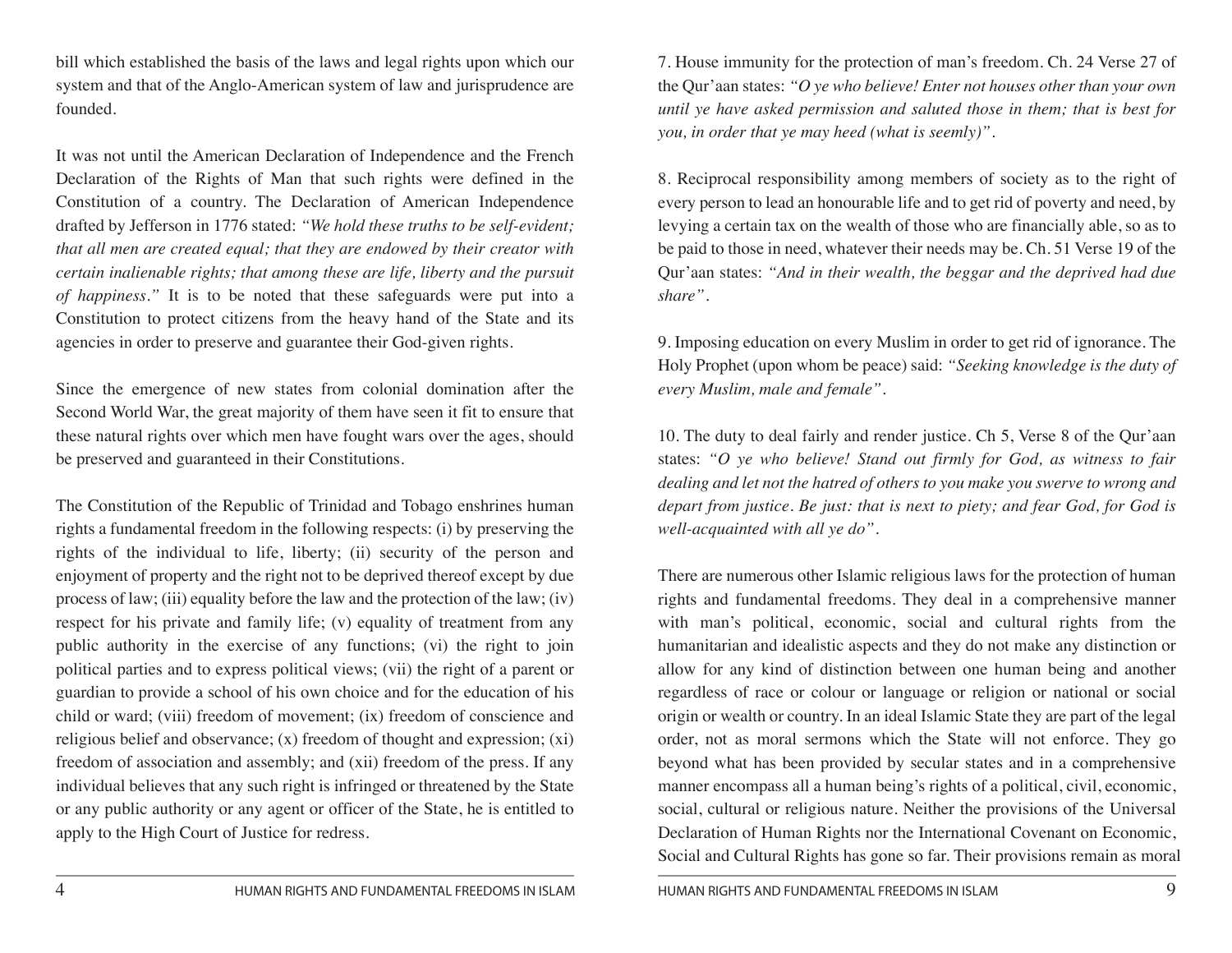1. The dignity of man in conformity with Ch.17, Verse 70 of the Qur'aan which states: *"We have honoured the sons of Adam"*.

2. No distinctions in dignity and fundamental rights between one man and another as respect race, sex, blood relations or wealth. The Holy Prophet (upon whom be peace) said: *"There is no advantage for an Arab over a non-Arab, or for a white man over a black man excepting by piety".* On another occasion he said: *"Women are the partners of men"*.

3. The call for the unity of the human race. The persons most favoured by God are those who are most useful to their fellowmen: The Holy Prophet (upon whom be peace) said: *"Human creatures are the families of God and the ones who are most loved by Him are those who are most useful to their families". On another occasion he said: "All men are God's people and the one loved most by Him is the one who serves His people best".*

4. The call for acquaintance and co-operation for the common good as well as for the performance of all kinds of righteous deeds towards all human beings regardless of their citizenship or religion. Ch. 49, Verse 13 of the Qur'aan states: *"O mankind! We created you from a single (pair) of male and a female and made you into nations and tribes that ye may know each other (not that ye may despise each other). Verily the most honoured of you in sight of God is he who is the most righteous of you".* Again in Ch. 60 Verse 8 it is stated: *"God forbids you not for (your) faith nor drives you out of your homes, from dealing kindly and justly with them. For God loveth those who are just".*

5. Religious freedom to everyone and prohibition of any exercise of force in this respect. In Ch. 2, Verse 256 of the Qur'aan is stated: *"Let there be no compulsion in religion."* and in Ch. 10 Verse 99: *"Wilt thou then compel mankind against their will to believe".*

6. Prohibition of any attack on the property or the life of man as expressed by the Holy Prophet (upon whom be peace): *"You are forbidden to attack the property or the lives of others".*

The Constitutions of other countries have similar provisions in varying respects. In order to maintain their international prestige, it has become incumbent on the nations of the world to adhere to the principles proclaimed by the United Nations in 1958 in its Universal Declaration of Human Rights. Almost all states have adopted the 1966 International Covenant on Civil and Political Rights which states that *"the recognition of the inherent dignity, of the equal and inalienable rights of all members of the human family is the foundation of freedom, justice and peace in the world"*. Various national, international and private organizations have sought to promote and ensure that these rights are observed. Among them are the European Court of Human Rights, the International Commission of Jurists, Amnesty International and the American Civil Liberties Union.

The International community has also come to realise that fundamental human rights are not only limited to political and civil rights which are enshrined in Constitutions. There are rights which a Court of law would find difficult to enforce against a State because of their nature of such rights or rights by which for political reasons a State may not wish to bind itself. These are rights of an economic, social and cultural nature which are nevertheless recognised as natural rights to which man is entitled. The United Nations by its International Covenant on Economic, Social and Cultural Rights have included within such rights, the right to work; the right to fair wages; the right to rest, leisure and reasonable working hours and the right to freedom from hunger.

It is against this background that we must embark upon a study of human and fundamental rights in Islam.

There is one important difference between a truly Islamic State and any other State i.e. the general principles of law in an Islamic State are of divine origin and derived from the Holy Qur'aan and the *Sunnah.* Those of a secular state are derived from man-made laws. The divine law has made provision for every aspect of human activity and conduct including that which is regarded outside of Islam as the fundamental freedoms and human rights to which the individual is entitled.